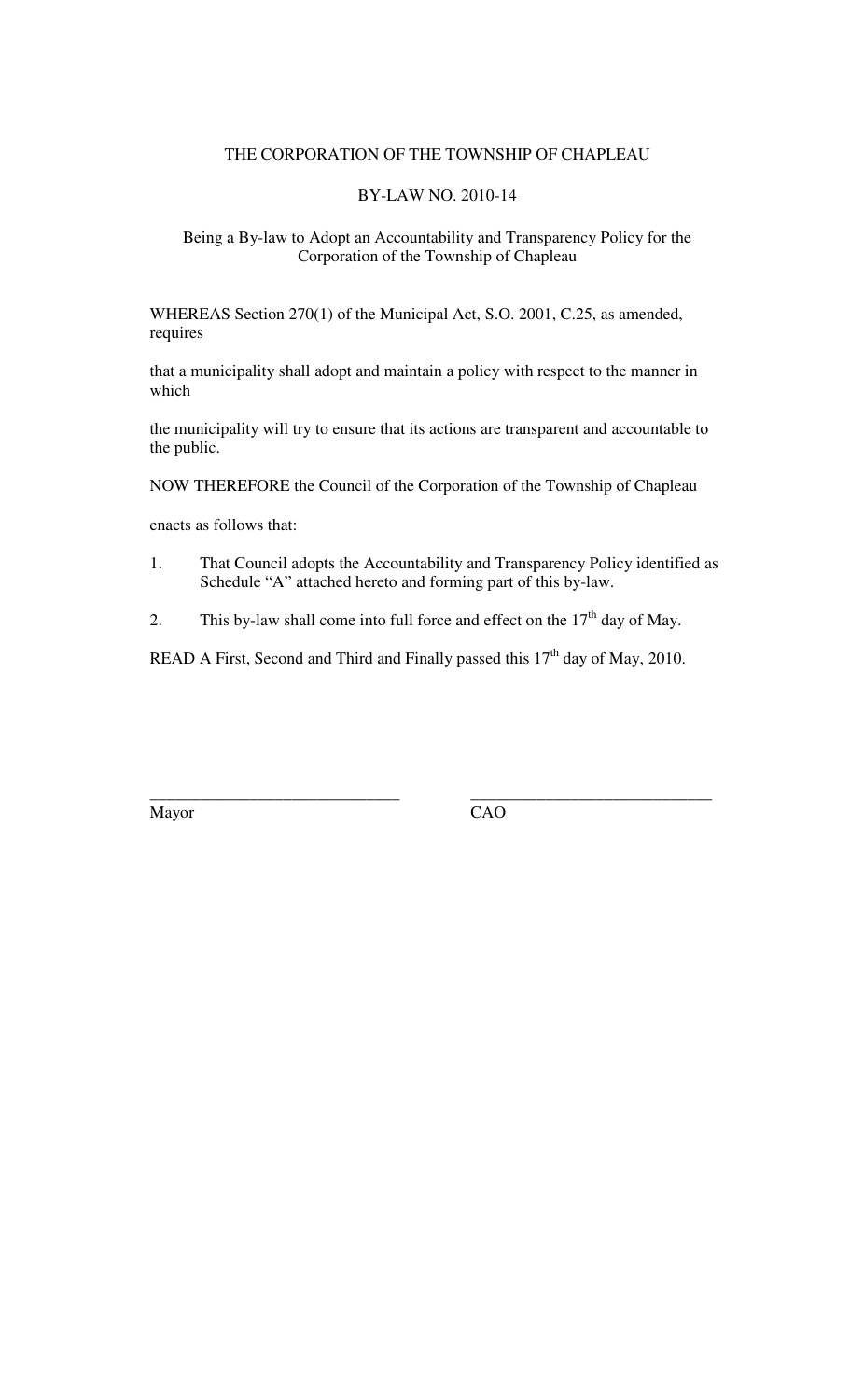# Schedule "A" to By-law 2010-14

## **THE CORPORATION OF THE TOWNSHIP OF CHAPLEAU**  Accountability and Transparency Policy

#### **PURPOSE:**

**The** *Municipal Act, 2001,* requires that all municipalities adopt and maintain a policy with respect to the manner in which the municipality will try to ensure that it is accountable to the public for its actions, and the manner in which the municipality will try to ensure that the actions are transparent to the public. The purpose of this policy is to provide guidance for the delivery of the municipality's activities and service in accordance with the principles as outlined herein. This policy has been developed in accordance with the *Municipal Act, 2001,* to comply with Section 270.

#### **POLICY STATEMENT:**

The Council of the Township of Chapleau acknowledges that it is responsible to provide good government for its ratepayers in an accountable and transparent manner and will do so by.

- Encouraging public access and participation to ensure that decision making is responsive to the needs of its constituents and receptive to their opinions;
- Delivering high quality services to citizens; and
- Promoting the efficient use of public resources.

## **POLICY REQUIREMENTS:**

The Township will be open, accountable and transparent to its ratepayers in its financial dealings. Some examples of how the municipality provides such accountability and transparency are as follows:

#### **FINANCIAL MATTERS**

- 1. Internal/External Audit.
- 2. Reporting/Statements.
- 3. Long term financial planning.<br>4. Asset Management.
- 4. Asset Management.<br>5. Purchasing/Procurer
- 5. Purchasing/Procurement.
- 6. Sale of Land.
- 7. Budget process.

#### **INTERNAL GOVERNANCE**

The Township's administrative policies and procedures ensure accountability and transparency in its internal governance through the following initiatives:

- 1. Code of conduct for staff.
- 2. Performance management and evaluation.
- 3. Staff Hiring Policy.<br>4. Occupational Health
- Occupational Health & Safety.
- 5. Compensation/benefit/pay equity.
- 6. Responsibility for ensuring that administrative practices and procedures recognize Council's commitment to accountability and transparency.
- 7. Sale of surplus land policy.
- 8. Accessibility policy.